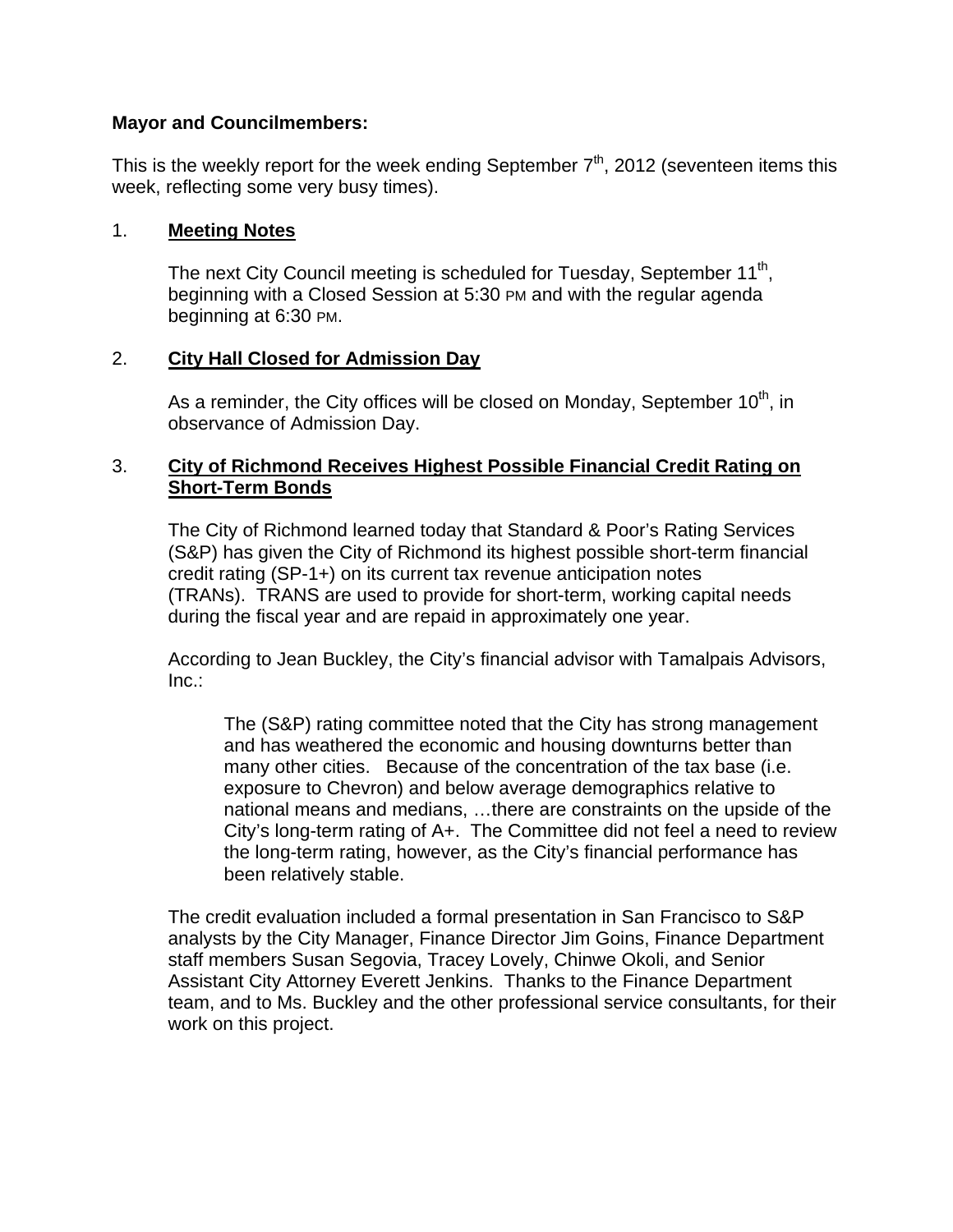#### $\overline{4}$ . **Chevron Refinery Fire Special Air Quality Board Meeting**

On Monday, September 10<sup>th</sup> from 9:45 AM to 11:00 AM, the Bay Area Air Quality Management District (BAAQMD) Board of Directors will hold a special board meeting regarding the Chevron Refinery Fire that occurred this past August 6<sup>th</sup>. BAAQMD oversees air quality policy, regulations, monitoring and enforcement within the San Francisco Bay Area. The meeting will take place at the BAAQMD offices - 939 Ellis Street, 7th Floor Boardroom in San Francisco.

Free bus service from Richmond will be provided for community members that may be interested in attending the meeting. Please plan on arriving at 8:00 AM and boarding by 8:25 AM. The buses will leave from the Richmond Civic Center Plaza at 8:30 AM sharp. Due to limited space on the buses, you must RSVP in order to secure a spot. The buses will return to Civic Center Plaza after the meeting at approximately noon.

Please RSVP for the bus transportation services at: http://airqualityboardmeeting.eventbrite.com/ or (510) 620-5502.

For more information, please see: www.ci.richmond.ca.us/chevronrefineryfire2012 http://www.baagmd.gov/ www.richmondhealth.org www.richmondenvironment.org



#### 5. **Chevron 30 Day Report on Refinery Fire**

This past Wednesday, September 5<sup>th</sup>, Chevron released the 30 day report required by the City's Industrial Safety Ordinance. The 30 day report is accessible on the following link. The 30 day report includes Chevron's account of the event summary, timeline, agencies notified and responded, and amounts of hazardous substances released during the fire.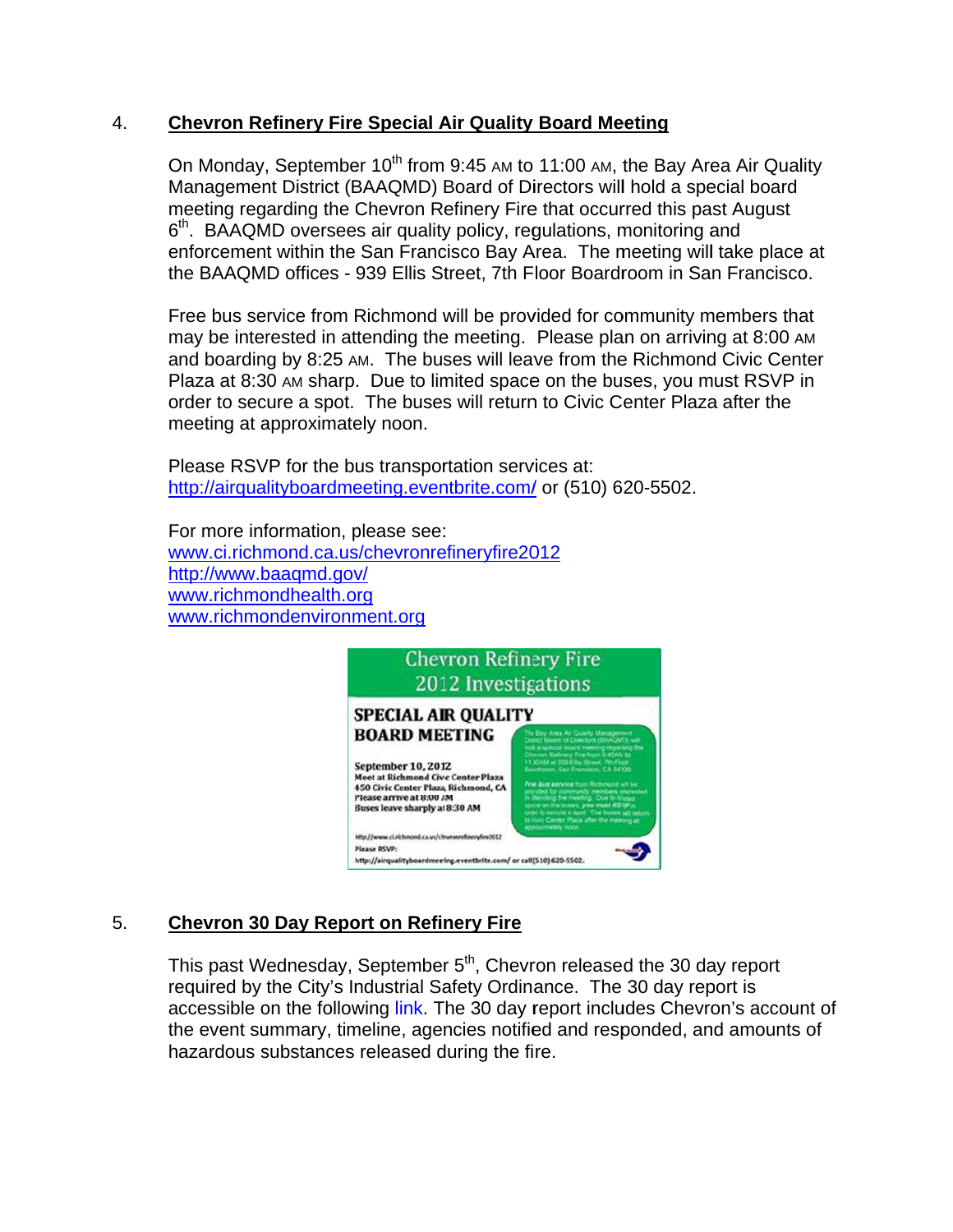#### 6. **Richmond Bay Campus Forum on Research and Science**

This past Thursday, September 6<sup>th</sup>, the Lawrence Berkeley National Laboratory (LBNL), University of California, Berkeley (UCB), and City of Richmond hosted the Richmond Bay Campus Forum on Science and Research at the Richmond Auditorium. This was the second of a series of community workshops to share information about the Richmond Bay Campus and solicit community input. LBNL and UCB scientists provided presentations about research that will take place at the Richmond Bay Campus, including research on anti-malarial drugs, use of microorganisms to remove carbon from the environment, renewable fuel production, soil remediation, sustainable urban water infrastructure, and neurogenerative disease and aging. We thank the community for active engagement in the process. View photos of the workshop on our photostream.



#### $7<sup>1</sup>$ **LBNL Open House**

The Lawrence Berkeley National Laboratory will host an Open House on Saturday, October 13, 2012 from 10:00 AM to 3:00 PM. Families, community members, and science enthusiasts are invited to tour facilities, hear from scientists about their research, and have fun with hands-on activities in the Family Adventure Zone. Registration required: www.lbl.gov/openhouse

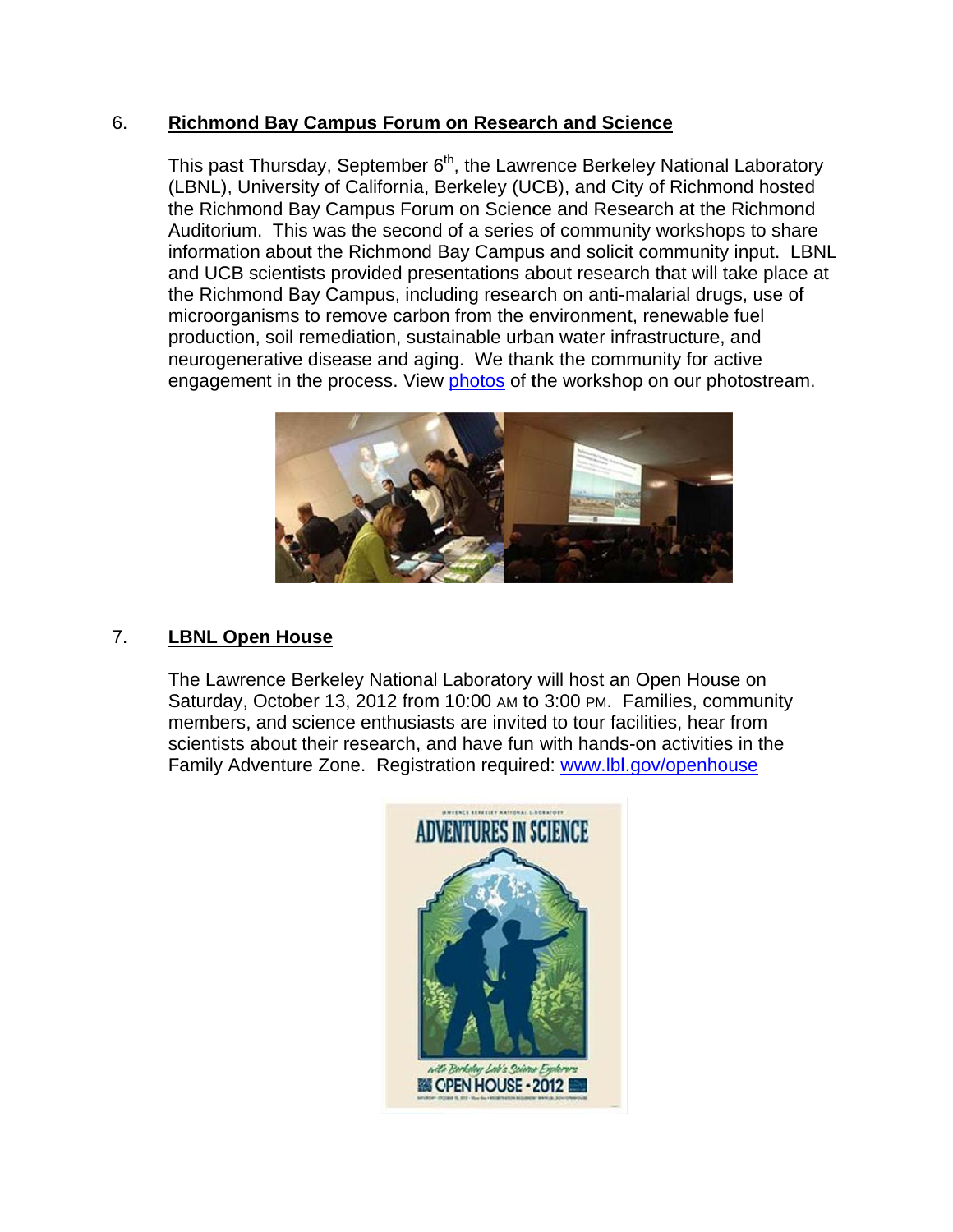#### $8<sub>1</sub>$ Via Verdi Emergency Response Project Receives National Recognition

The City of Richmond recently received a prestigious award by the American Public Works Association (APWA) at the 2012 APWA International Congress & Exposition in Anaheim, California, for the work performed in response to the April 2010, Via Verdi sinkhole. The award was for Public Works Project of the Year in the Disaster or Emergency Construction/Repair category for projects less than \$5 million. Plaques were presented to the City of Richmond, Nichols Consulting Engineers (for their engineering work), and O.C. Jones (the contractor), during the awards and recognition portion of the Congress.



Associate Civil Engineer Tawfic Halaby of the Engineering Services Department, former City Engineer Edric Kwan, Technical Lead Franz Haidinger, and Project Manager Ryan Shafer from Nichols Consulting Engineers.

When the sinkhole first appeared on the evening of April 15, 2010, fire and police mobilized quickly to ensure public safety and to minimize disruption to the neighbors. Three construction contracts were awarded in 2010: emergency response and site stabilization, emergency bypass road, and temporary channel improvements. The emergency response and site stabilization project included diverting San Pablo Creek into a storm drain, stabilizing the soils surrounding the sinkhole, and building a one-lane bridge for access to the Sobrante Glen neighborhood. The emergency bypass road entailed constructing a temporary two lane road through the Rolling Hills Memorial Park, to provide the Sobrante Glen residents with uninterrupted access to their homes. The temporary channel improvements included excavating the collapsed corrugated metal pipe and erecting two parallel retaining walls to create an open channel to convey San Pablo Creek. For several months during 2010, City staff and consultants worked closely with utility companies to ensure uninterrupted utility service access, regulatory agencies to ensure proper adherence to applicable federal, state, and local requirements, and neighborhood groups to keep neighbors apprised of the project progress.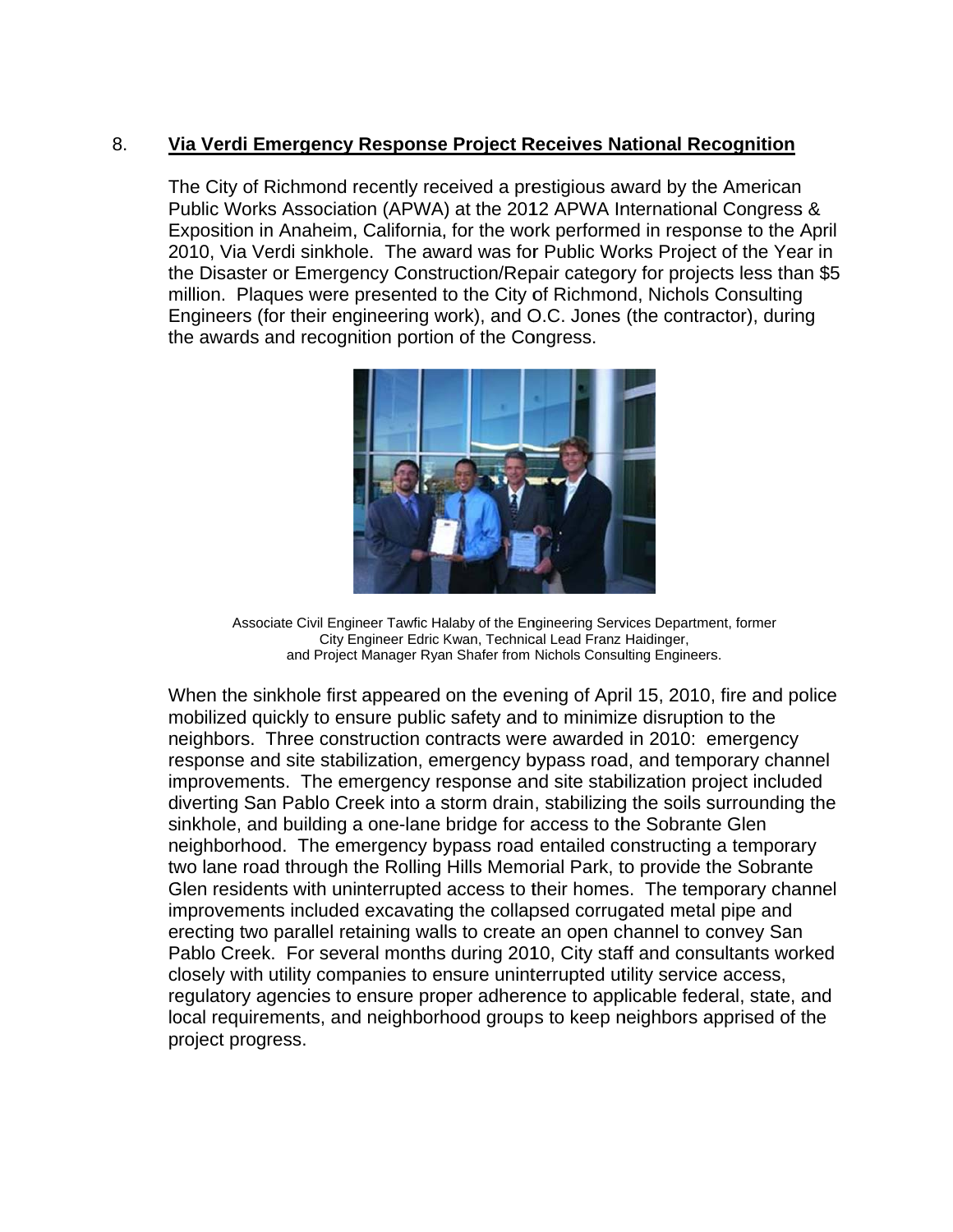#### 9. **American Public Works Association (APWA) Expo Booth**

As a recipient of the Project of the Year award (above), the City of Richmond was invited to host a booth in the Exposition Hall during the recent 2012 APWA International Congress & Exposition in Anaheim. Richmond was the only local agency from outside southern California to host a booth. The booth included several poster boards, a slide show, and several project handouts. City staff and consultants hosted the booth, and interacted with exposition attendees, answering questions and discussing the Via Verdi Emergency Response projects.



#### **I-PADS Facilitate Communication at Disabled Persons Recreation Center**  $10.$

Recently, Recreation Coordinators Sharolyn Babb and Mapuana Bal identified a gap in their programming offered at the Disabled Persons Recreation Center (DPRC). Several participants who attend DPRC have communication barriers and Sharolyn and Mapuana postulated that an iPad would be an innovative and resourceful way to best serve their participants.



From right to left, Daniel Lloyd-Massey, Shanna Harper, David Matsumoto

With help from the City's Information Technology Department, participants in DPRC's Therapeutic Interactive Recreation Program (TIRP) were introduced to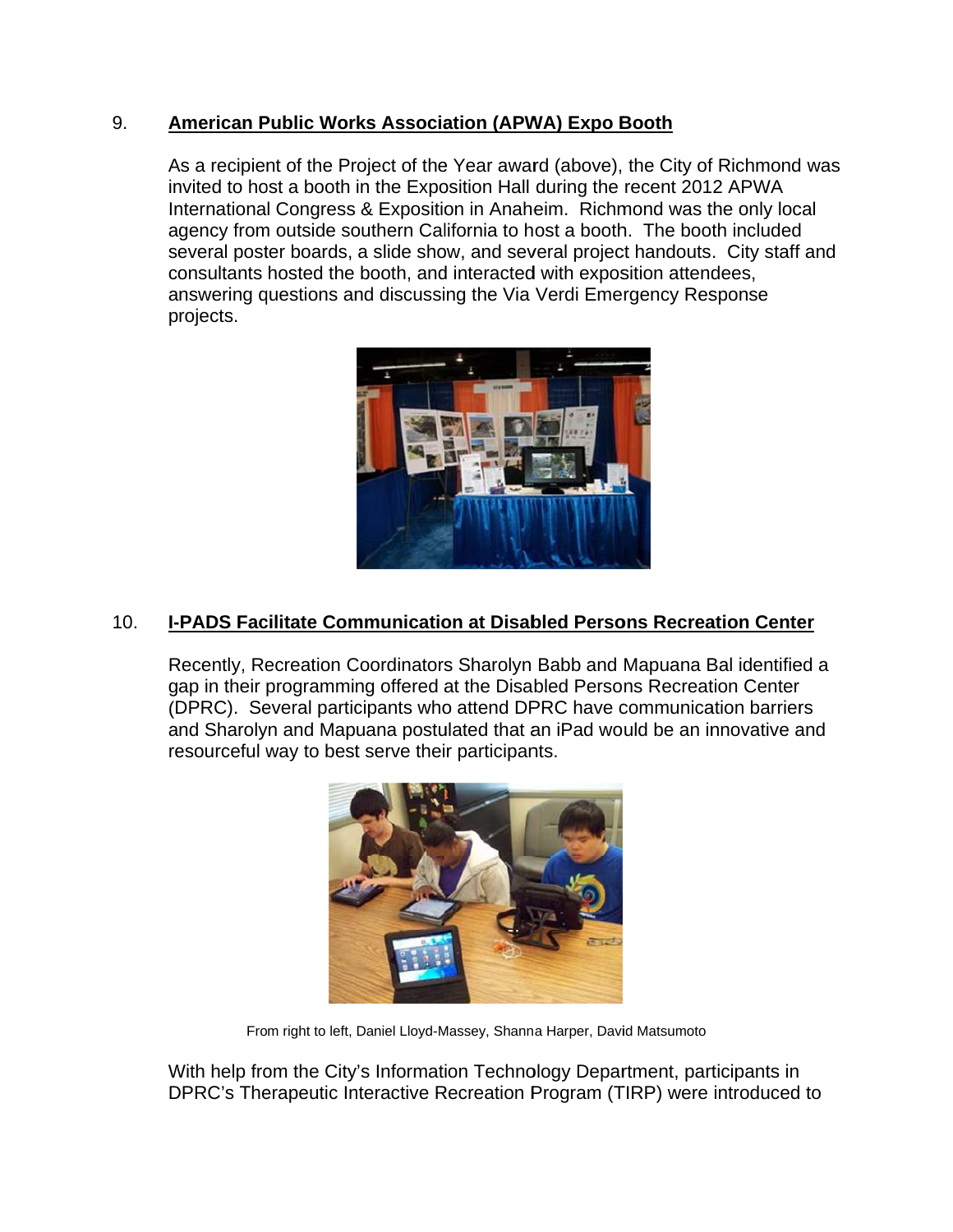two iPads. Due to the varied tier of developmental disabilities, each participant found their own unique benefits in using these devices. One example is that participants will increase their fine and gross motor skills by using the index finger while swiping the iPad. Participants have also applied their critical thinking skills by using other applications that increase their ability for problem solving. The iPad offers several of the non-verbal participants the ability to communicate with each other and staff, enabling and increasing their quality of life.



From right to left, Daniel Lloyd-Massey and Shanna Harper

August 20, 2012 was a paramount moment when The Adult Morning Program's (AMP) participant Daniel Lloyd-Massey did a role reversal from student to teacher with another participant. The iPad has familiarized Daniel with technology, something of which he was very intimidated prior to iPad classes. Daniel took what he had learned from the previous day's instructions and was able to walk Shana Harper through it step by step. Daniel gave instructions to Shana about navigating through various search engines.

Congratulations to Sharolyn and Mapuana for their continual inventiveness in serving the DPRC community, and to the program participants for their continued interest in learning.

### $11.$ 2012-2013 Demitrea Foster Employee and Leveron Bryant Manager of the **Year Awards**

Sixteen employees and seven managers were peer nominated by secret ballot for the 2012-13 Demitrea Foster Employee and Leveron Bryant Manager of the Year awards program. Some of the key components the nominees had to demonstrate are dedication to the highest standards of public service and customer satisfaction, professionalism, courtesy and respect, good stewardship of the public's resources by providing quality services in the most responsive and cost effective manner, recognizing and honoring the diversity of the community, embracing change, demonstrating adaptability, and several other vital attributes.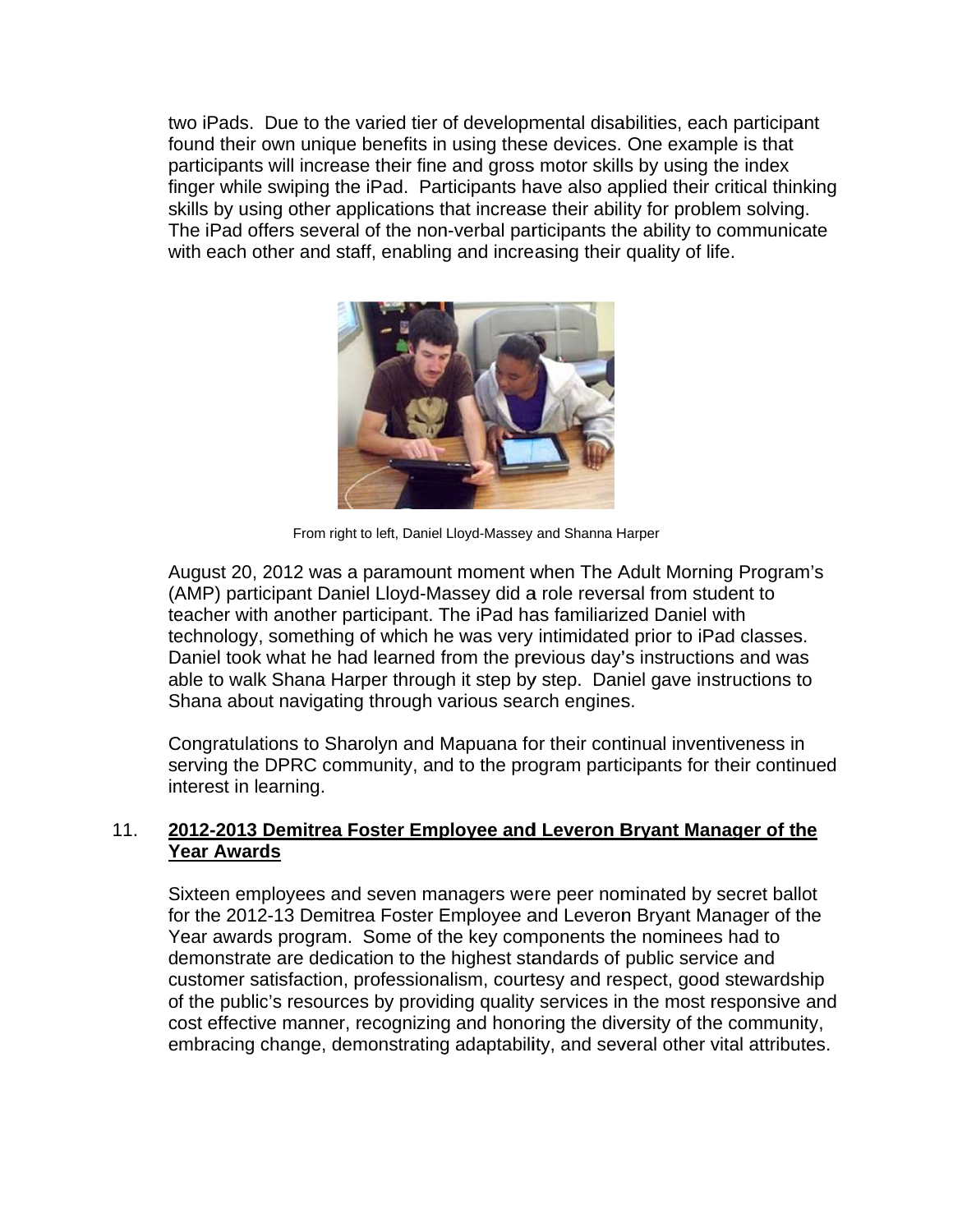

The 2012-2013 Demitrea Foster Employee and Leveron Bryant Manager of the Year Nominees (Photo credit: Councilmember Boozé)

The nominees were presented at a luncheon on August  $17<sup>th</sup>$ . Each nominee received a commemorative paperweight, and the award recipients received a commemorative statuette.

Among the very deserved nominees, we are happy to present to you the 2012-13 Demitrea Foster Employee and Leveron Bryant Manager of the Year: Associate Planner Hector Rojas, and Parks and Landscape Superintendent Chris Chamberlain.





Manager of the Year Chris Chamberlain

Congratulations on a job well done!

#### $12.$ **Fire Department Provides Car Seat Help**

Last week, on August 27<sup>th</sup>, the Richmond Fire Department, in conjunction with John Muir Health, participated in a "Welcome Home Baby" program. During this event, Fire Department staff checked over 30 car seats, and gave away 15 new car seats, funded by a First 5 California grant.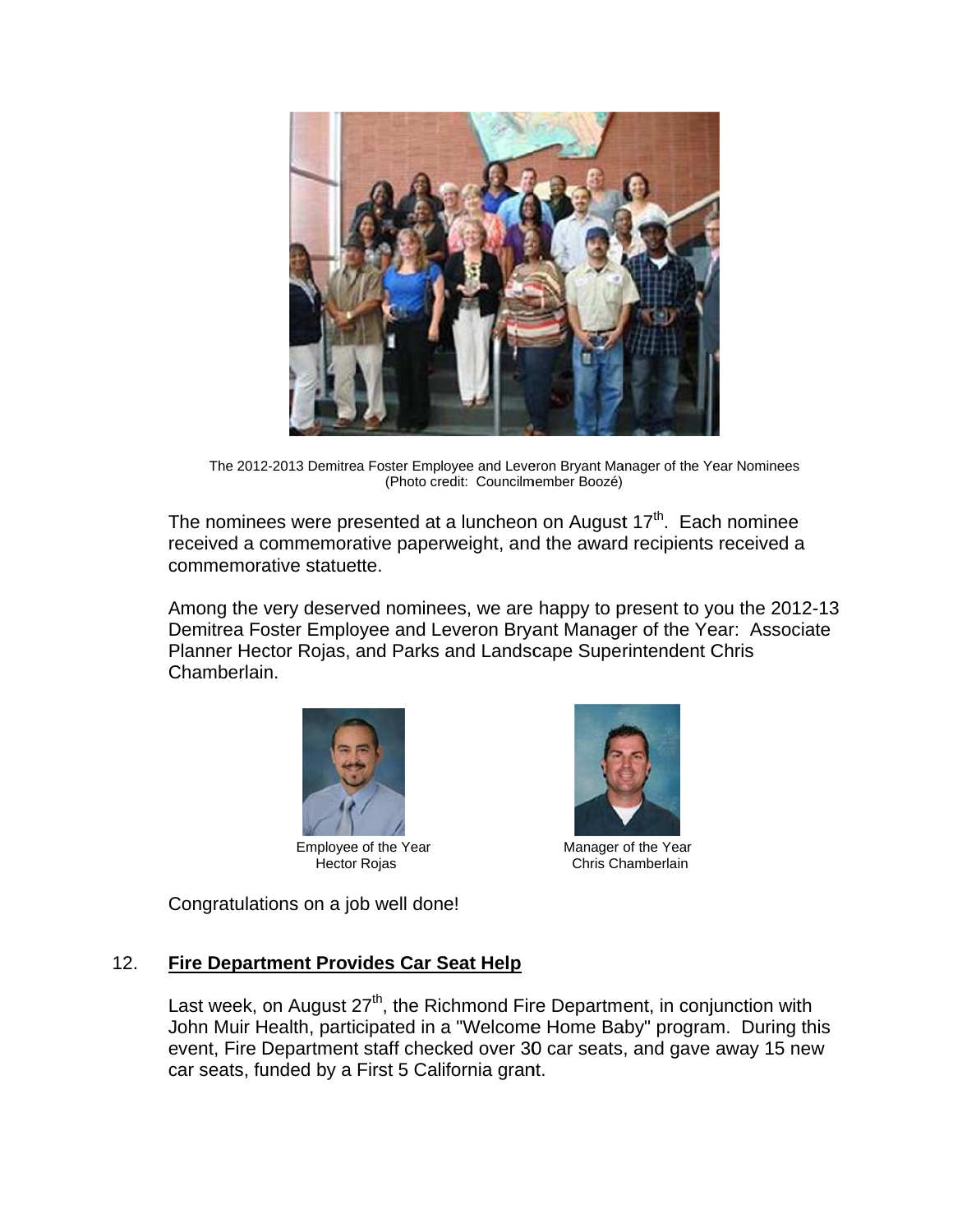

While this was an organized annual event, the Fire Department provides car seat help to the community on an ongoing appointment basis.

#### $13.$ **Sales Tax Through March 2012**

Final statistics for sales tax collections in California during the first quarter of 2012 (January thorugh March) shows continuing improvement in the retail economy. The annual increases in sales tax cash receipts for the first quarter ending March 31, 2012 were 9.8% in Northern California, and 8.2% in Southern California, resulting in a statewide increase of 8.8%. Richmond experienced an increase of 0.6% during this period.

Quarter-over-quarter comparisons of January – March 2012 compared with January – March 2011 show an increase of 5.2% in Richmond. The City's economic categories are well diversified, with a tax base that is led by the General Retail category, which makes up approximatley 34.5% of the revenue, due in large part to Costco, Wal-Mart, Target, and other large retailers. Also of significance, new auto sales taxes increased 35.6% from the first quarter of 2011 to the first quarter of 2012.

The Richmond Finance Department will continue to closely monitor sales tax revenues, local trends that we see developing in Richmond, and projections provided by our sales tax consultant MuniServices.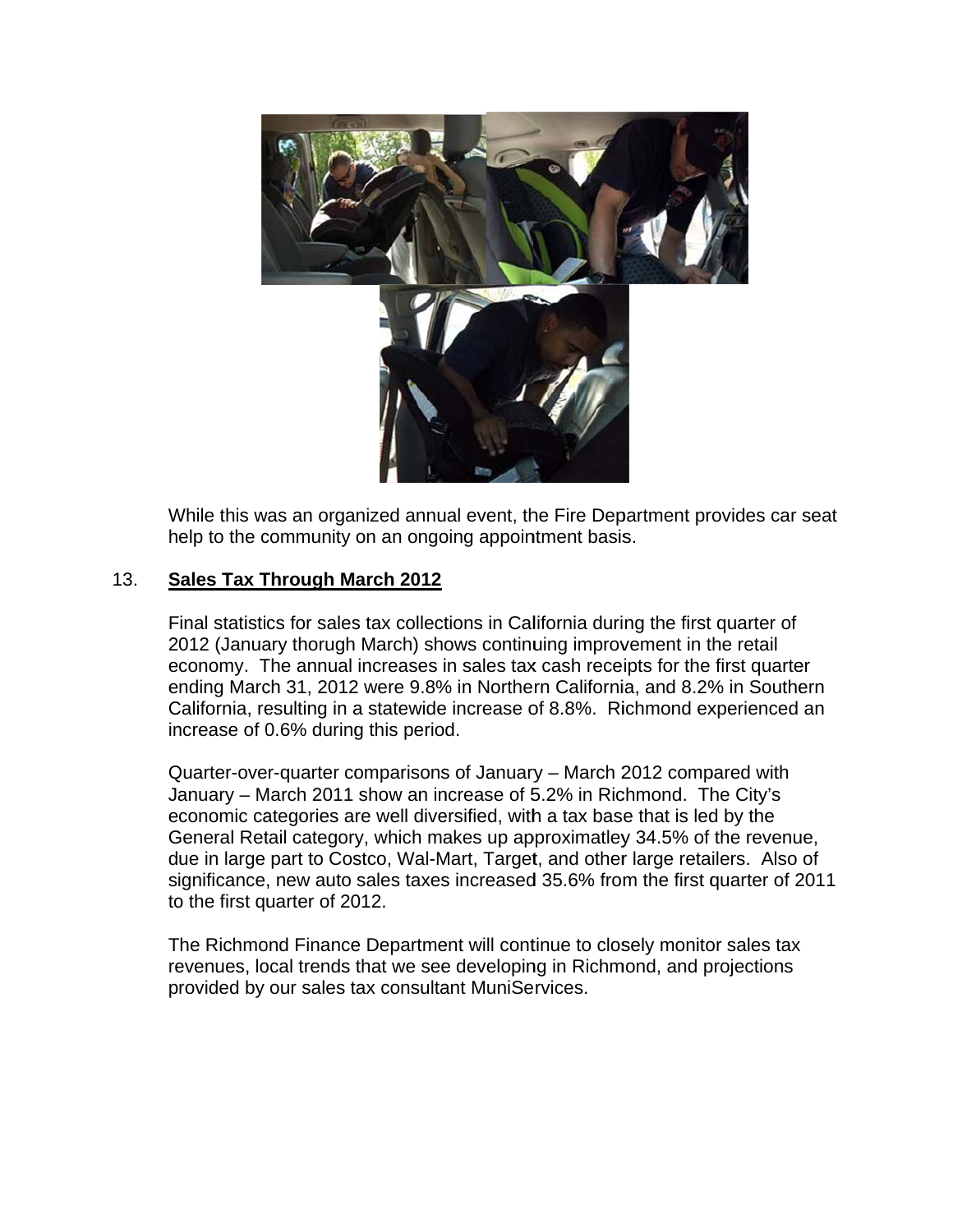

#### 14. **County Climate Action Plan (CAP) Open House**

Contra Costa County is hosting a Climate Action Plan Open House on Wednesday, September 19<sup>th</sup>, at 7:00 PM in the Richmond Auditorium, Bermuda Room. The Open House will provide information on the County's greenhouse gas emissions inventory, explain proposed greenhouse gas reduction measures and health indicators under the CAP, and review results from an evaluation of how effective proposed measures are in reducing greenhouse gases. You can view the flier by clicking here. Please RSVP to help staff plan appropriately: http://contracostacap.eventbrite.com/



#### $15.$ City of Richmond Presents on PolicyLink Urban Agriculture Webinar

On Tuesday, August 28<sup>th</sup>, Jennifer Ly, Sustainability Associate in the City Manager's Office, presented on behalf of the City of Richmond on PolicyLink's national webinar, "Equitable Strategies for Growing Urban Agriculture," along with Kimberley Hodgson, founder of Cultivating Healthy Places, and Harry Rhodes from Chicago-based Growing Home. Jennifer presented on the City's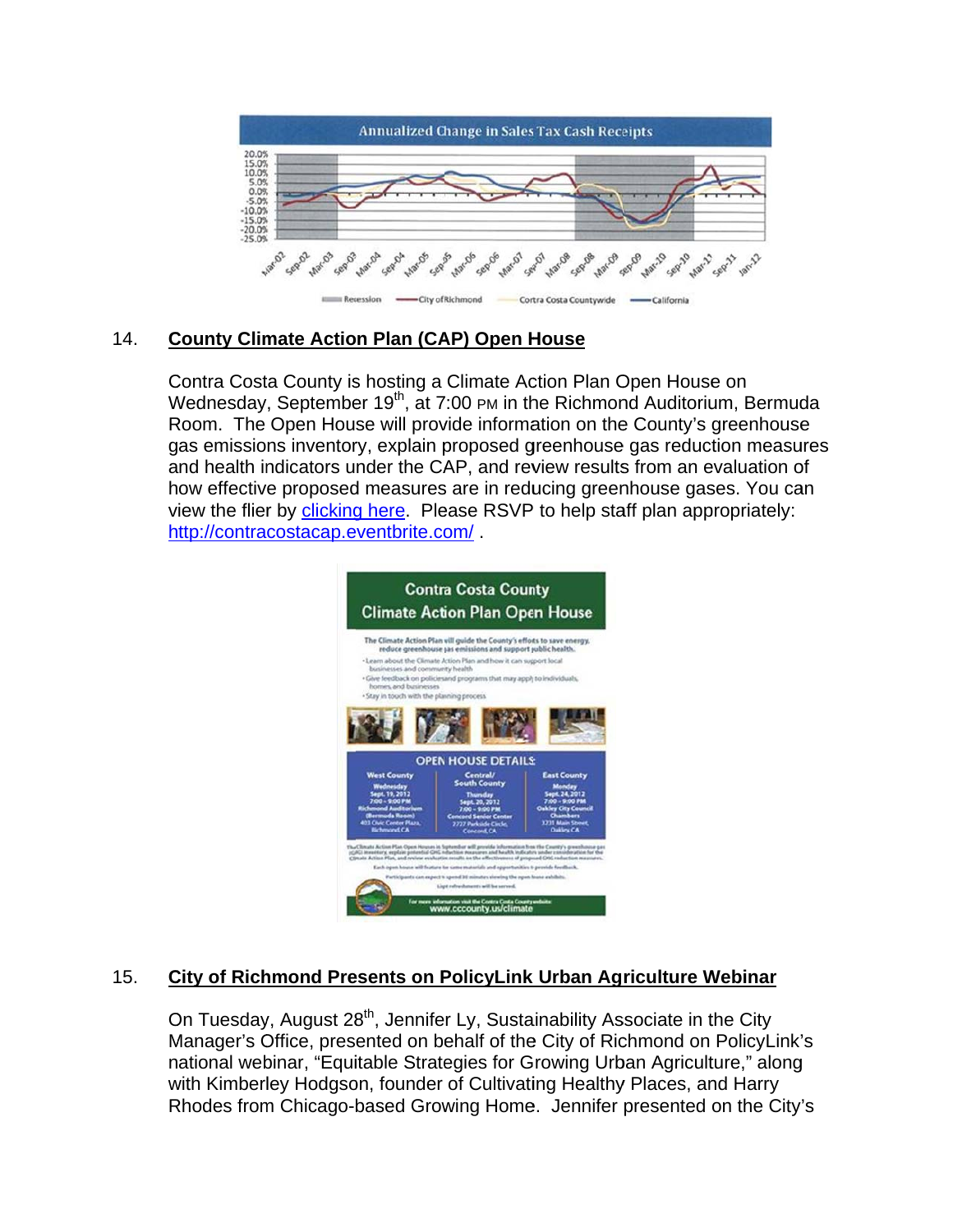policy infrastructure to support urban agriculture through the Community Health and Wellness Element, community engagement undertaken to develop the Urban Agriculture Assessment, and City strategies to support the growth of urban agriculture. This webinar was part of a mini-series of webinars focusing on how low-income communities and communities of color are incorporating urban agriculture into their community development efforts and into policy infrastructures supporting this work. The presentation is available on the PolicyLink archive.

# 16. **Recreation Highlights**

### Senior Center

Beginning in September, glucose testing is now available with the monthly blood pressure screening program held on the first Tuesday of every month at the Richmond Senior Center.

### Senior Annex Computer Classes

In collaboration with LEAP, the Richmond Annex Senior Center will be offering free computer classes to those 55 years and over each Tuesday between 9:00 AM and 1:00 PM. The classes will have personalized instruction with a 3 student limit taught in one-half to one hour increments.

### 17. **Public Works Updates**

### Facilities Maintenance Division:

The Stationary Engineers replaced an apparatus room door at Fire Station #61 and repaired the exhaust extractors at Fire Station #67.

The Electricians repaired lighting in the Police Department, lighting at the Auditorium, repaired knock downs at Cutting and Carlson Boulevards as well as a knockdown at San Pablo and Barrett Avenues, corrected timing of a traffic light on McBryde Avenue, installed traffic box and conduit at Cutting and Canal Boulevards, and continued street light relamping around the City.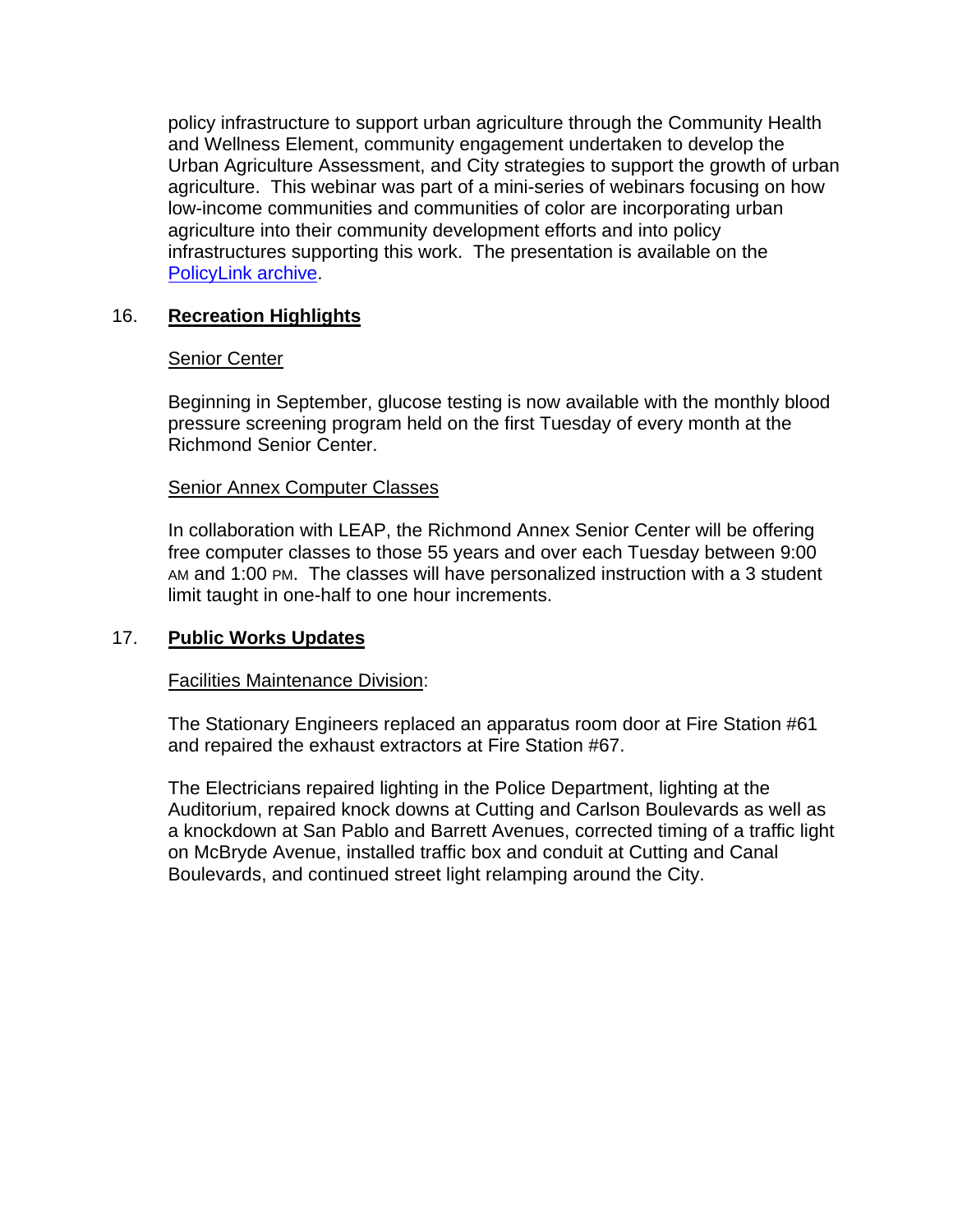

Conduit Repair at Cutting and Canal Boulevards

Parks and Landscaping Division: Crews are continuing with the Burg Park construction; landscape maintenance was completed at May Valley Community Center and John F. Kennedy Park; crews also performed Esplanade tree replacement in the Marina Bay area, completed vegetation management at Hilltop Lake Park, landscape maintenance on Hilltop Drive, and irrigation repairs at various parks.



**Burg Park Construction** 

The Tree Crew trimmed and pruned trees along Barrett Avenue, Esmond Avenue, Rheem Avenue and San Mateo Street.

Streets Division: Pavement Maintenance crews worked from the pothole list and paved the South 46<sup>th</sup> Street and Nichol Park paths.

Street Sweeping had two sweepers down causing some areas to have limited or no sweeping. The routes swept during the first Tuesday through Friday of the month were, Parchester Village, Hilltop Bayview, Hilltop Green, Fairmede/Hilltop,